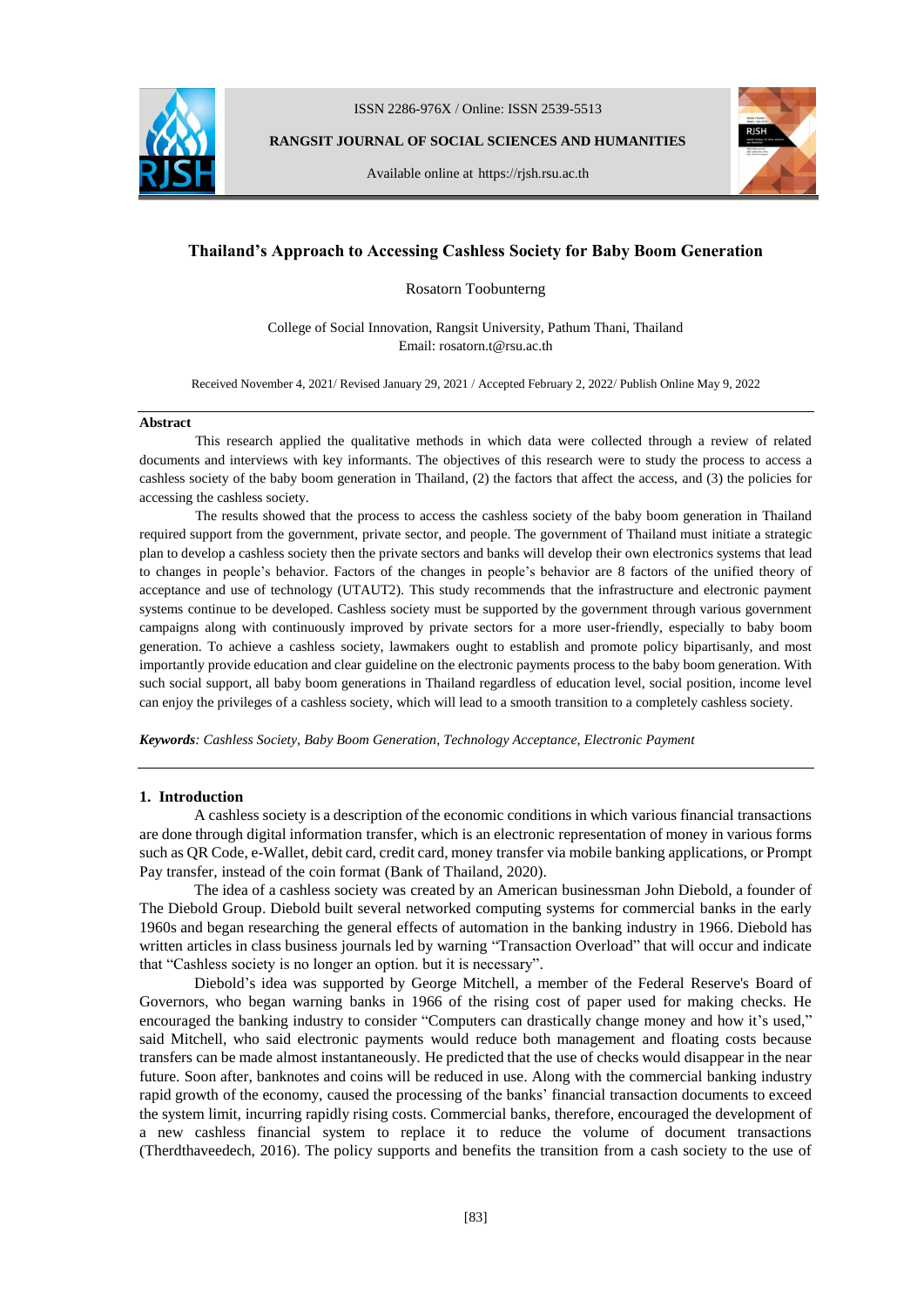credit and debit card systems as well as an electronic payment system (E-Payment) to pay for services in daily life (Thoetthaweedej, 2016).

The evolution of a cashless society in other countries, with the rapid change in financial technology innovations, changed the banking industry in many ways. Financial technology has greatly contributed to the rise of mobile payments. According to a Statista.com report, the total transaction value in the Digital Payment (Mobile POS Payments and Digital Commerce) segment was \$3,168.18 million in 2017 and increased to \$ 4,137,523 million in 2019. At present, "Cashless Society" is becoming very popular abroad, especially in Europe (Boonmeesuwan, 2018).

Norway is regarded as the first country to become a cashless society and plan to start not using cash by the year 2030. It was noticed in early 2016 that Norway's largest commercial bank, DNB, proposed halting the domestic cash payment method. This proposal was made because more than half of all cash transfers in Norway are not regulated by banks, creating a higher risk of money laundering and other illegal activities. Most commercial banks in Norway are now refused to accept cash. Norwegians are considered to be very keen on not using cash because the percentage of the usage of cash is less than 5 %. However, some opponents think Norway should still have a cash system due to the worry of privacy and security. Digital technology could be a data breach and many banks could be affected. Representatives who oppose cashlessness believe cash will remain the only reliable payment tool in the event of a system failure. Besides, eliminating cash will make it more difficult for the elderly who do not use electronic transactions. They also see cash as an effective tool for teaching children to know the value of money (Digital Ventures, 2017).

Sweden is considered a model of a cashless society (Boonmeesuwan, 2018). In Sweden, cash use accounts for only 2% of all transactions. Domestic spending in Sweden, whether large or small, can use debit or credit cards instead of cash. Sweden's entry into a cashless society has resulted in more than half of the country's bank branches canceling their cash deposit and withdrawal services. The number of ATMs in the country has dropped dramatically as there is no need to withdraw cash anymore. Banks in Sweden have switched to digital branches or electronic banking. Small amounts of cash come from illegal residents or undocumented immigrants, tourists, and the elderly who are still skeptical of electronic systems. Sweden's development towards a cashless society was driven by many factors, firstly the technological readiness from the support of government making Sweden's banking sector move toward digital with confidence in the electronic payment system. Secondly, the support from the public sector, the support comes from the belief that the use of cashless technology is safer than using cash. Thirdly, banks support the reduction of cash uses to reduce bank robberies to the public bus drivers' union that reducing the use of cash will increase driver safety. As a result, public buses and train stations in Sweden are no longer accept cash payments. Lastly, Swedish law allows merchants to refuse to accept cash from customers, which is different from the Payment Law in most countries that protect the rights of cash holders (Export-Import Bank of Thailand, 2019).

The cashless society in Asia itself has been keen on shifting to a cashless society as well. Various preparations have been made to lay the groundwork for eliminating the use of cash, for example, China and South Korea are two countries that have stepped into a cashless society (Global Data, 2020).

In China, it is extremely common to leave the house with nothing but your mobile phone. Many Chinese cities have rapidly developed into a cashless society in the past 5-6 years. Mobile financial applications, especially Alipay and WeChat, have become part of the daily lives of Chinese people, from the payment of goods and services to tipping the waiter and to donating money to beggars (CGTN, 2020). These financial applications will link to a bank account and make payments for goods or services with a QR Code system. The total amount of mobile payment applications in China rose from 8 trillion yuan in 2014 to 109 trillion yuan or about 16 trillion USD in 2017. China is regarded as the world's number one leader in mobile payment applications, thanks to the decreased price of mobile phones, the number of mobile phone users that continues to increase, the internet network availability throughout China, and the e-commerce trend of using applications on mobile phones in daily life. However, China's tendency to become a cashless society continues only in some of the most economically prosperous cities. In rural areas where people are still poor and do not use banking services, including the elderly with no technological abilities, most still have to rely on the use of cash as before (Export-Import Bank of Thailand, 2019).

Although countries that are about to move towards a cashless society are all developed countries where people are accessible to technology such as mobile phones. However, developing countries like Kenya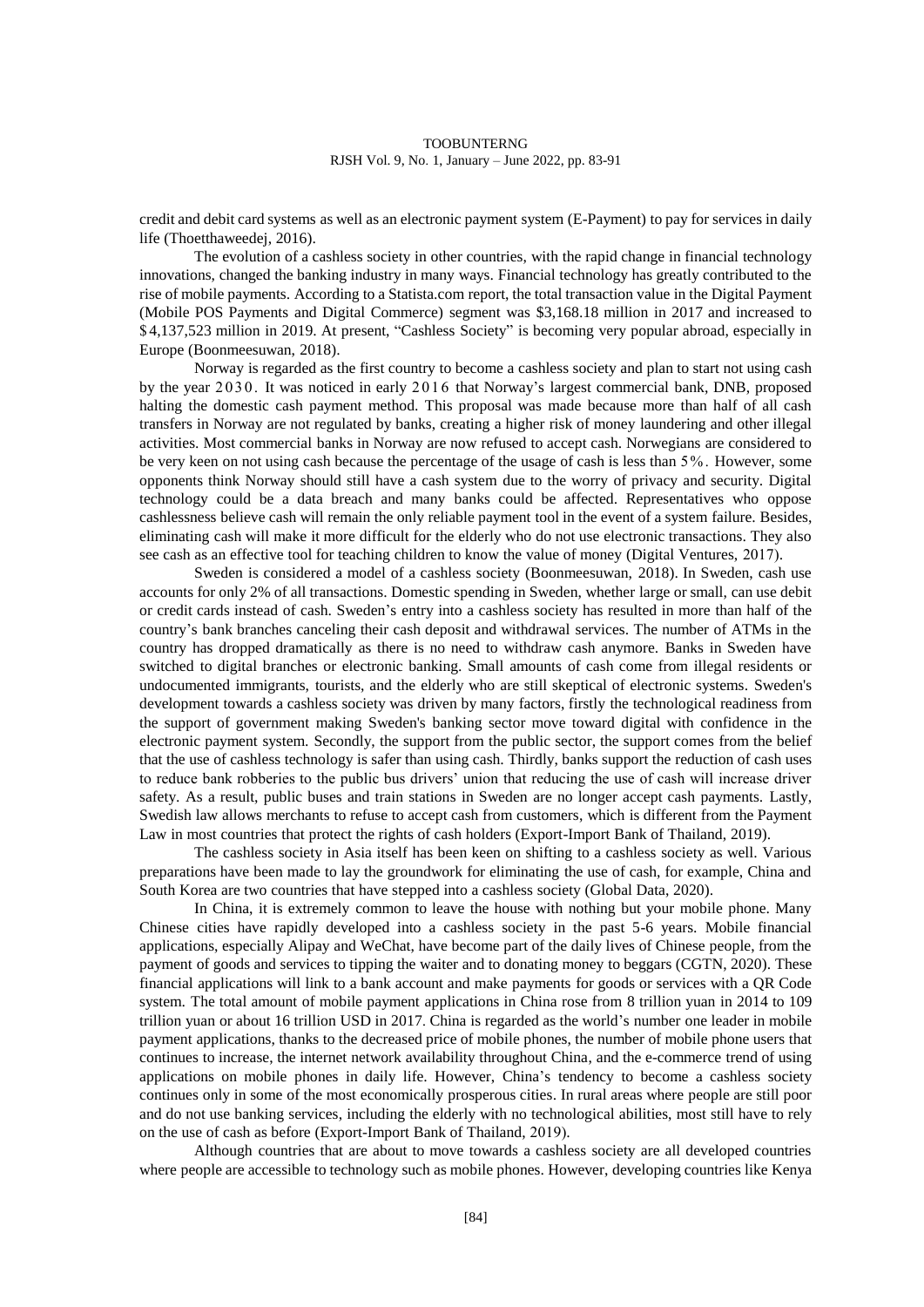are also pushing towards a cashless society. Kenya successfully introduced a smartphone digital money transfer service through M-Pesa that was launched in 2007. Now, 69% of Kenyan households have switched to M-Pesa prior to the service, and M-Pesa comprises only 27% of Kenyans out of the 38 million population with bank accounts. Now Kenya's population has grown to 51 million, and 83 percent have deposit accounts (Kauflin, 2020). Before M-Pesa, when Kenyans who work in cities wanted to send money back to rural families, they have to deposit money with the bus driver or carry the sum of money back by themselves since there is no bank branch located in the village, leading to risks of losing money, being cheated or hijacked. Even if the village has a bank, it will charge high money transfer fees. Kenyans who are inaccessible to banks tend to keep their money under their beds, sacrificing their chances of earning interest and risking their money loss. When a loan is needed, there is no access to funding (Yarburgh, 2017). M-Pesa is therefore a financial technology that fills a huge gap in this market and turns problems into business opportunities. It has enabled the Kenyan population to deposit, transfer money, withdraw money, purchase goods, receive wages, pay tuition, pay off debts and, according to studies, has helped many Kenyans out of poverty and helped them access financial services (Yarburgh, 2017).

Likewise in India, the beginning of India's rise to become a cashless society started in 2009 when the Indian government introduced an information system called "Aadhaar" to store population databases with bio-identified information such as fingerprints or iris scans. Previously before 2009, over half of India's population was not enrolled in the official demographic register. In 2016, the Aadhaar Information System provided 95% of the Indian population with identifiable evidence. In 2016, India developed the India Stack database linking system that links Aadhaar identity data, bank account information, work information, and tax information, making it possible to develop and drive the use of financial applications in India. Currently, the most popular financial application in India is PayTM, which is developed and supported by Alibaba. PayTM has more than 300 million user accounts in 2019 (Export-Import Bank of Thailand, 2019).

Obviously, during the past period, although many countries are just starting to get acquainted with a cashless society, other countries have developed to the stage of issuing policies and laws that are conducive to the country's development into a cashless society as well.

The evolution of a cashless society in Thailand, the process to access the cashless society of the baby boom generation in Thailand required the support of the government, private sector, and people.

1) The government of Thailand has a strategic plan to develop the National e-Payment infrastructure, which is a strategic plan to modernize the electronic payment system according to international standards. The strategic plan started from the Prompt Pay system as it is one of the most important payment infrastructures as well as the turning point that make electronic transfers and payments easy to gain popularity. The government's strategic plan then extended to a QR code scanning system.

2) As the government supported the cashless society, the private sectors and banks also responded by developing their own electronics system such as mobile applications to meet the needs of users. The growth of Finance Technology or Fintech has led to new financial developments continuously enabling advances in technology to support a cashless society in Thailand and led to the change of people's behavior.

3) People's behavior changes towards an online system in Thailand. According to a survey of the Electronic Transactions Development Agency (ETDA) (2021), Thailand has a population of 69.88 million, with 48.59 million internet users or 69.5 percent in 2021; an increase of 3.4 million from 2020 or 7.4 percent (ETDA, 2021). The average time that Thai people aged 16-64 years use the internet per day is 8 hours 44 minutes, which is the 9<sup>th</sup> highest in the world. The most used applications for Thai people are Facebook, LINE, Facebook Messenger, Lazada, Shopee, Instagram, K Plus, Twitter, SCB Easy, and My AIS. From the top 10, it can be seen that more than half of Thai people use electronic payment systems. As a result, entrepreneurs in Thailand have started to adapt and adopt more electronic payment systems (Kemp, 2021).

In Thailand, as well as many countries around the world, a cashless society has been widely discussed over the years. The main reason is that the payment system has been developed to make it easier for the user to spend money and reduce financial transaction fees, causing people to carry less and less cash. Although Thai people prefer to use E-Payment for payment, cash is still the main medium of payment in Thailand. According to the Bank of Thailand (2020), the ratio of cash in circulation (CIC) to GDP has not been adjusted. However, it remained stable from 8.7 percent of GDP in 2010 to 9.1 percent of GDP in 2019,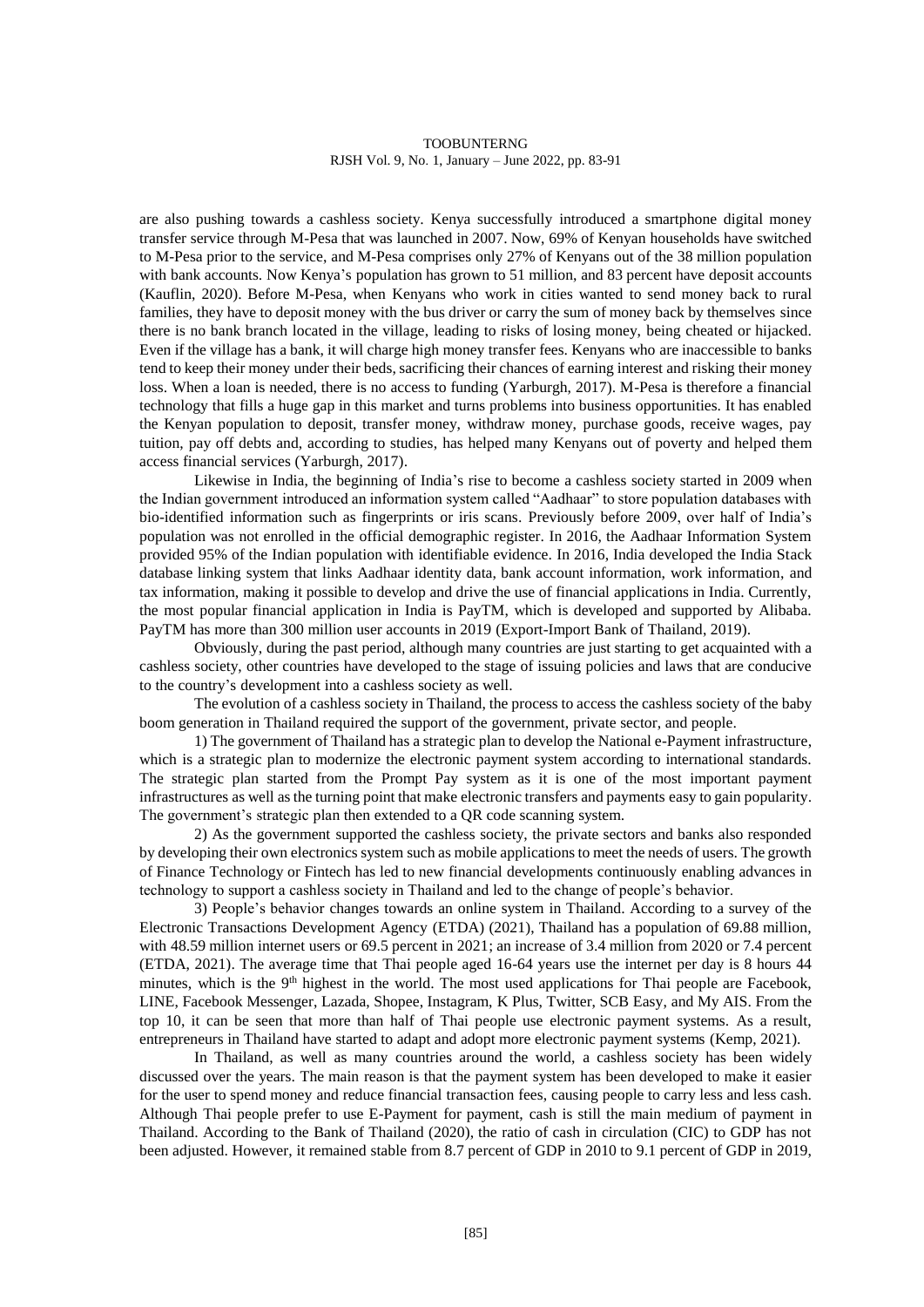while the proportion of E-Payment use to GDP of Thai people increased from 15.9 percent of GDP in 2010 to 24.2 percent in 2019 (Bank of Thailand, 2020).

In terms of increasing or accelerating between the use of cash and E-Payment, it can be said that Thailand is entering a "Cashless Society" in a more concrete way. It is reflected from the growth rate of cash flow in the economy during 2014-2019, with an average growth rate of 5.1 percent. The growth is half slower compared with those during 2004-2013 when there was cash flow in the system with an average cash flow in the economy growing by 8.6 percent (Bank of Thailand, 2020). On the other hand, the consumption of E-Payment among Thai people accelerated exponentially in the form of exponential growth, which is evident from the Popularity of E-Payment via Internet-Mobile Banking.

The Thai government also fully supports a transition into a cashless society from the development of the National E-Payment Master Plan in response to the Thailand 4.0 policy to drive a cashless society in Thailand (Ingsisawang, & Ekkakittiwong, 2019). The National E-Payment Master Plan started from an online wallet application called "Pao Tang". Through this online wallet application, various subsidy schemes from the government will be transferred to people's electronic wallets. The "Chim-Shop-Chai" project, the "We Travel Together" project, and the "*Khon La Khrueng* (Half-Half)" project are part of the economic stimulus measures by distributing subsidies into the population's pockets for them to purchase household goods or foods, similar to when many governments in the past handed out coupons during economic downturns. Since we are entering the digital age, the government has strongly supported the entry into a cashless society by changing from giving out coupons to transferring money into the online application "Pao Tang" or G-Wallet (We Travel Together, 2020), allowing people to make transactions through electronic systems instead of using cash.

From the above information, it can indicate that Thailand has developed into cashless payment and the population is continuously accepting cashless payments, making a cashless society in Thailand possible in the future.

Regardless of how bright the future of a cashless society is, there is one thing to be considered, Generation Gap. Department of Provincial Administration, Ministry of Interior, has announced the number of inhabitants throughout the kingdom of Thailand. According to the civil registration principle as of December 31, 2019, Thailand has 66,558,935 inhabitants (Government Gazette, online). The number of elderly people (Baby Boom Generation) is 1 0 ,670 ,000 people or equal to 1 8 % of the total population in Thailand. The province with the highest number of elderly people was Bangkok, with more than 1 million elderly people or 17.98% of the total elderly population in Thailand. In 2021, Thailand will have more than 13 million elderly people, making Thailand a complete aging society.

While entering an aging society, Thailand is also experiencing rapid economic and technological changes. As a result, some of the elderly, who are disadvantaged, have to fight and adjust greatly for their livelihoods. A portion of the elderly is more likely to become disadvantaged if they are not well prepared and will be highly affected by social inequality. There is a clear distinction between wealthy and well-prepared elderly and those who are not prepared or unable to prepare for life after retirement.

According to a survey from Matichon newspaper (2017), it can be inferred that the inequality that occurs with the disadvantaged elderly has both 1) service inaccessibility/providing service does not meet demand, 2) injustice, 3) inequality, and 4) inaccessibility of services/services that do not meet the needs result in unfair and unequal (Durongritthichai, Klangsamai, & Champates, 2017).

The dimensions of inequality found include economic, social, human dignity, culture, political participation, environmental participation in a community or society, participation in spatial activities, and participation in the use of knowledge. If analyzed through the relevant policies, laws, and plans of Thailand, it is evident that the disadvantaged elderly are not yet accessible to social welfare effectively according to the policies provided by the government, especially medical and public health services. The pension is not enough for subsistence, the lack of income collateral, policies implemented by government agencies lack continuous, and lack of performance monitoring. Some government benefits are redundant, making the elderly less privileged to receive social benefits either more than necessary or less than necessary (Durongritthichai et al., 2017). This inequality can describe in Karl Marx's theory as well. According to Karl Marx's theory, before entering the capitalist society, the former society was a slave society where the landowners could only keep all the produce for themselves. As society evolved into the capitalist era, the liberated slaves changed their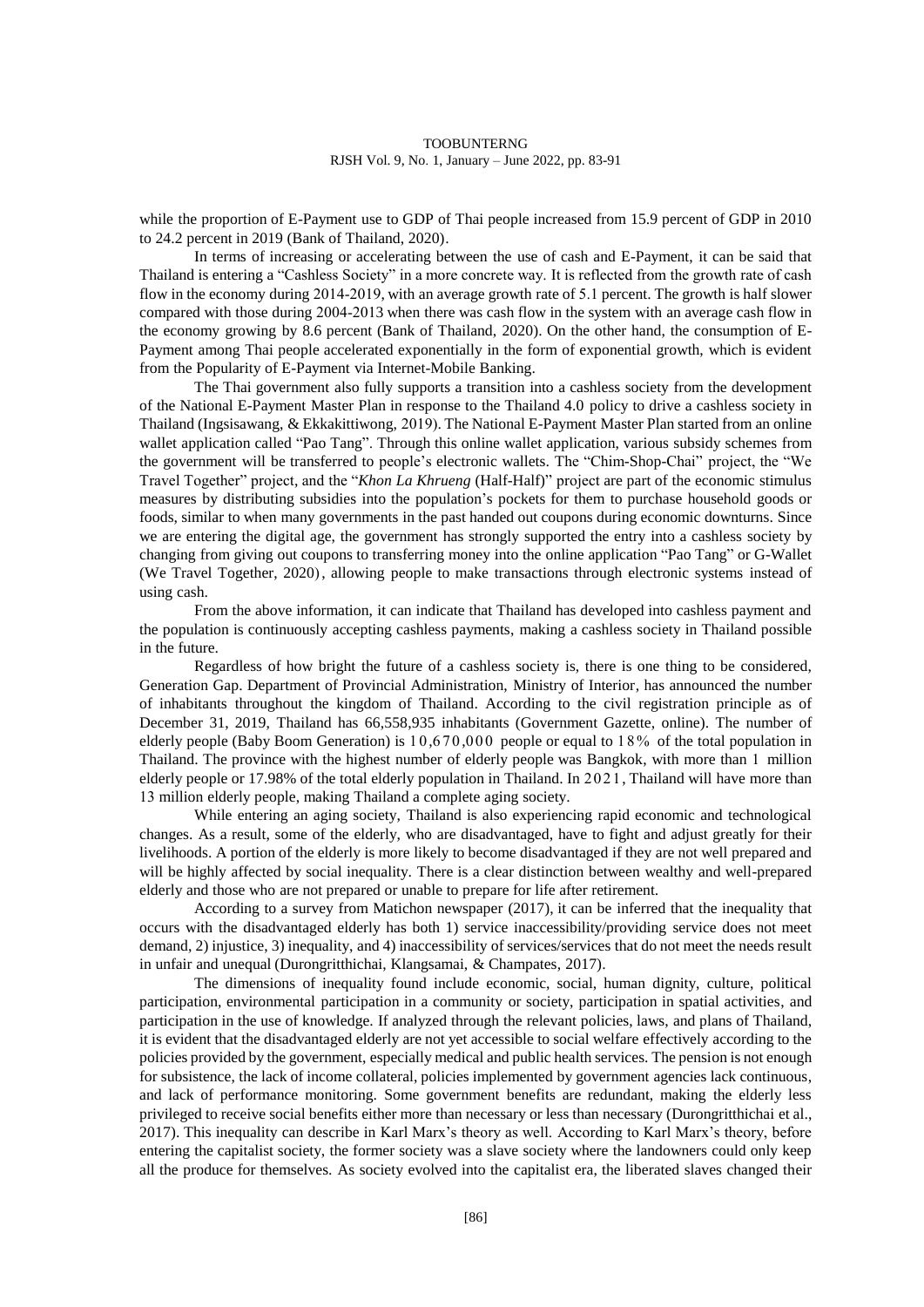status to laborers without their means of production. Therefore, it can only sell its labor force to the owner of wealth (capitalists) in the capitalist system. The capitalists in the capitalist system are all the aristocrats who have changed their status from the previous society to the capitalists. Marxist capitalist society is called a society without equality. This inequality has led to "Exploitation and the dehumanization process". In human relations, it is a relationship of co-producing and exchanging products for the same value, but in capitalism, the process of exploitation, which is driven by an attempt to scramble for the difference, is a problematic mechanism of collecting surplus value from laborers to capitalize on re-production causing injustice within the human-human relationship (Marx, 1976).

At the same time, besides the disparity between the elderly who are ready and not ready, there is still a disparity between the old generation (Baby Boom Generation) and the new generation (Generation X, Y, Z), which is one of the challenges of the aging society.

Baby Boom Generation is a term used to describe a person who was born between 1946 and 1964. The Baby Boom Generation emerged after the end of World War II when birth rates across the world spiked. The explosion of new infants became known as the baby boom. The Baby Boom Generation lives for work. They have high endurance dedicated to working and are taught to be economical, careful when spending. The Baby Boom Generation has been called the "conservative" group of people. This generation is currently the largest group in society (MoneyHub, 2017), representing 18% of the population of Thailand.

Even though the new generation (Generation X, Y, Z) may have an advantage over the old generation (Baby Boom Generation) in accessing modern skills and technology, which, therefore, creates a disparity between the new generation that adapt and learn new things faster with the old generation who may adjust and learn new skills more difficult. Nonetheless, on the other side of the aging society, injustice and socioeconomic injustice may be more difficult to fix because the old generation held most of the capital and economic power, social power, and political power. The longer the old generation lives, the harder it is for structural changes. At the same time, the assets held by the old generation are not transferred to the wider generations. Part of the socioeconomic turnover depends on the life expectancy of people, but when people grow older such changes also have a slower and longer cycle. Thus, when people's life expectancy is longer, socioeconomic change may become even more difficult (Apiwat Ratanawara et al., 2020).

The fact that Thailand is moving towards a cashless society along with an aging society is very challenging. Most previous studies focused on a cashless society with younger generation people. For this reason, this research aims to study Thailand's Approach to Accessing Cashless Society for Baby Boom Generation. What is the process? What are the factors? And what are the policies for accessing the cashless society of the baby boom generation in Thailand? The research results are expected to provide insights for government agencies and the private sectors that are effectively adjusting to prepare for a cashless society.

# **2. Objectives**

This research aims to study as follows:

- 1. The process to access a cashless society of the baby boom generation in Thailand
- 2. The factors that affect the access to the cashless society of the baby boom generation in Thailand
- 3. The policies for accessing the cashless society of the baby boom generation in Thailand

# **3. Materials and Methods**

This research applied qualitative methods in which data were collected through a review of related documents and an interview with key informants.

The key informants in this research were divided into 2 groups as follows:

1) Baby Boomers who were born between 1946-1964 from all over Thailand. The interviews will be divided by region and income criteria. Income criteria can indicate a person's background level of education while region criteria can indicate the level of technology accessibility. Currently, Thailand's income criteria are divided into 4 groups according to the income criteria of the National Statistical Office. First is the Upper-Income group comprising 7 people who earn more than 85,001 baht per month. The second group is the Middle-Income group which consists of 10 people who earn around 18,001 - 85,000 baht per month. The third group is the Low-Income group consisting of 6 people who earn 7,501-18,000 baht per month. Lastly, the Marginal people group includes 2 people who earn less than 7,500 baht per month.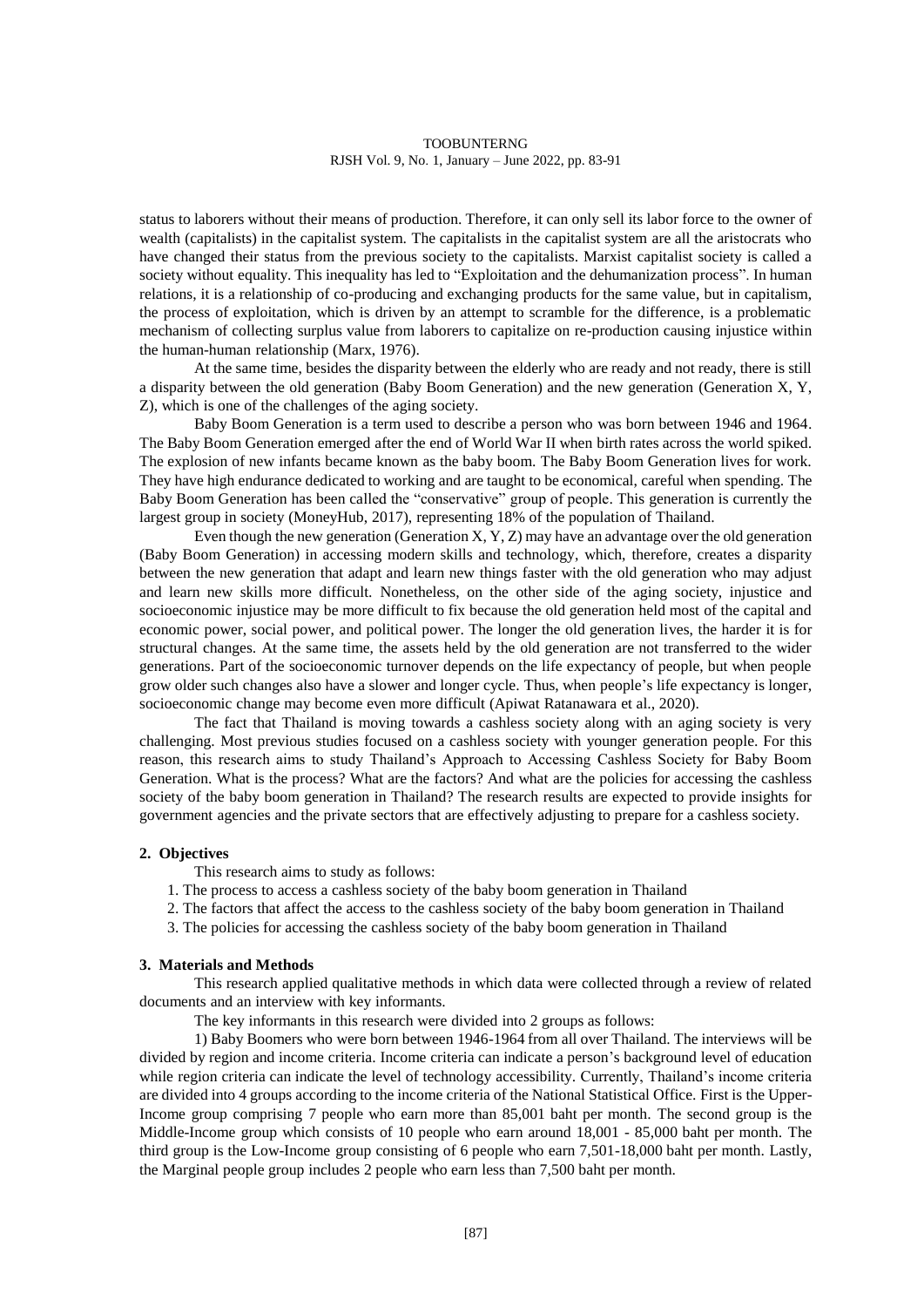2) Employees of companies and government agencies that concern electronic payment systems; Digital Economy Promotion Agency, Krungthai Bank, Bangkok Bank and Ascend Money Group (True Money).

The research instrument used in this research was an interview for the baby boomers, companies, and government agencies that concern electronic payment systems in Thailand. The questionnaires are openended questions about the transition to a cashless society among the baby boom generation. Each interview was held for approximately 30-45 minutes. Data analysis in this study was the approach to access a cashless society for the baby boom generation in Thailand. The content of the interviews was analyzed and the data were presented in an essay. The conceptual framework of this study was shown in Figure 1.





**Figure 1** Conceptual framework of the study

# **4. Results and Discussion**

# **4.1 The process to access a cashless society of the baby boom generation in Thailand**

The research results showed that the process to access the cashless society of the baby boom generation in Thailand required the support of the government, the private sector, and people. Starting from the an executive vice president of Bangkok Bank, stated in the interview that "Cashless society is already happening in Thailand and the speed of a cashless society will increase. If you look at Thailand in the past 1- 2 years, it can be seen that the cashless society started with the government's support for the use of PromptPay. At first, Thai people were very worried about whether it was safe or not, will there be a retroactive tax? until the Bank of Thailand decided to support PromptPay and decide not to charge interbank fees. For that reason, all banks began to enter the PromptPay market".

"Government Intervention is a must in the early stages of a cashless society. When the government has already taken measures then they should gradually come out for the private sector to continue. It is like the government builds an expressway then small and large companies will come to expand the city" (In-depth Interview, 5 July 2021).

The government of Thailand has a strategic plan to develop the National e-Payment infrastructure, which is a strategic plan to modernize the electronic payment system according to international standards. The strategic plan began with the Prompt Pay system since it is one of the most important payment infrastructures as well as the turning point that make electronic transfers and payments easy to gain popularity. The strategic plan then extended to the QR code scanning system as well as the Electronic Card Expansion Project, the Tax System and Electronic Transaction Documents Project, and the most important, the government's E-Payment project called Pao Tang--an online wallet that the government uses as a distributing channel for subsidies from the government's welfare projects, such as the "Chim-Shop-Chai" project, the "We Travel Together" project, and the "Khon La Khrueng (Half-Half)" project.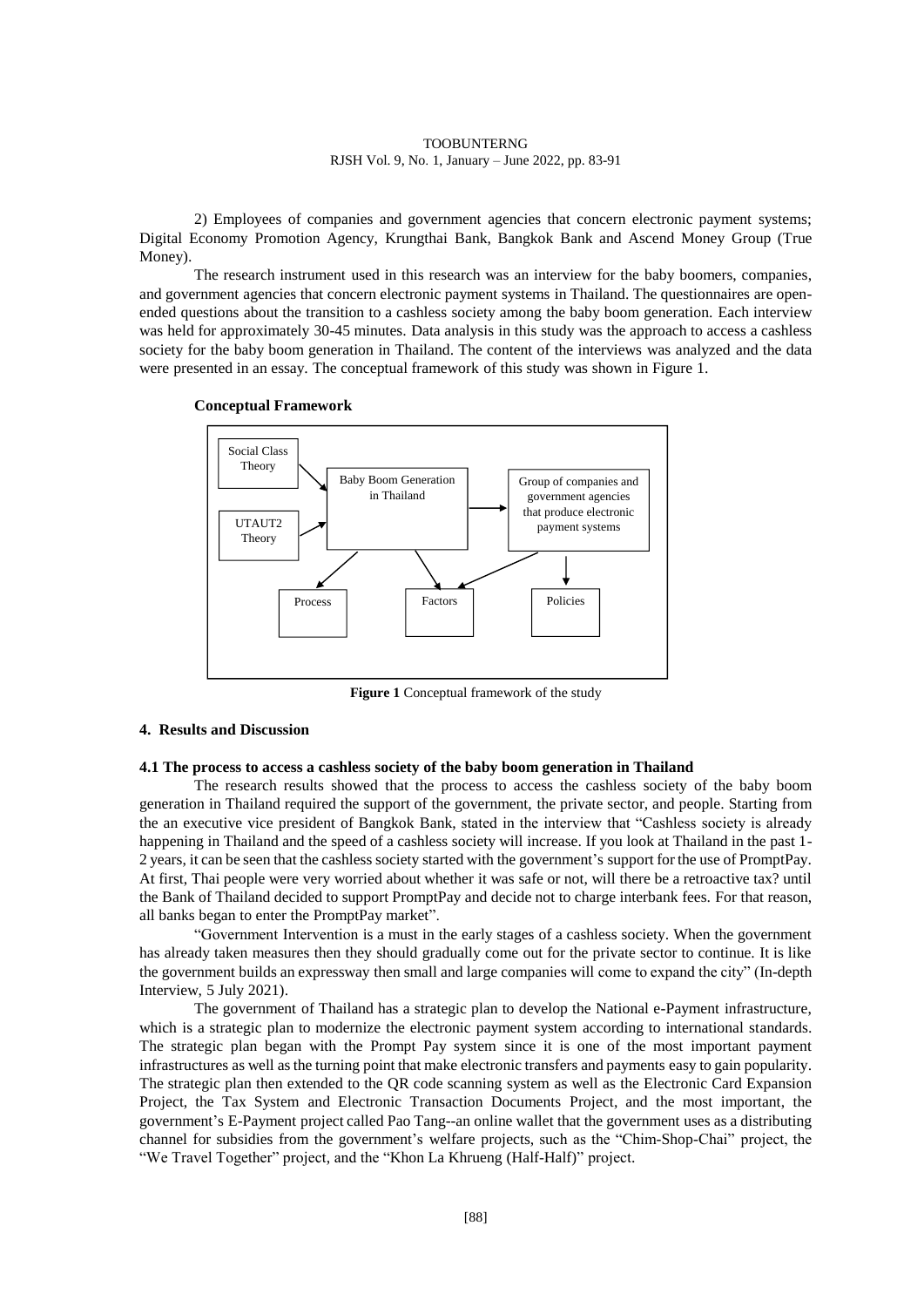As the government supports the cashless society, the private sectors and banks also respond by developing their electronics system causing the growth in Finance Technology or Fintech. The continuity in the development of new finances enables advances in technology to support a cashless society.

The support from the government agencies and private sectors in electronic payment systems led to the change in people's behavior. Although most of the population in Thailand is the elderly (Baby Boom Generation) and the provincial areas of Thailand still have unfavorable factors for the expansion of electronic payment systems as they lack knowledge about spending via the Internet or Mobile Banking, in 2020, the behavior of Thai consumers has changed dramatically due to the growth of the private sectors and the result of the Covid-19 outbreak causing a cashless society to occur in Thailand.

## **4.2 The factors that affect the access to the cashless society of the baby boom generation in Thailand**

From the qualitative research, 8 factors were found to affect the access to the cashless society of the baby boom generation in Thailand, namely Social Influence, Effort Expectation, Facilitating Conditions, Performance Expectation, Price Value, Habit, Hedonic Motivation, and Perceived Risk.

The results of the qualitative research through in-depth interviews with twenty-five Baby Boomers born between 1946-1964 from all over Thailand were divided according to the region and income criteria. The Social Influence Factor and Effort Expectation Factor directly affect the baby boom generation in Thailand regardless of their income level, habitat, gender, or education, while the Social Influence factor and Effort Expectations factor affect every baby boomer equally.

In terms of the Facilitating Conditions Factor, Performance Expectation Factors Price Value Factor, Habit Factor, Hedonic Motivation Factor, and Perceived Risk, the results can be explained as follows.

1) The Social Influence Factor is a factor most related to the intention to use the electronic payment system. To change from cash to electronic payment systems, the baby boomers need a recommendation from banks, family members, and the government. Whether the use of an electronic payment system is easy or difficult, if the baby boomers have been taught or guided, they can use it. On the other hand, if the baby boomers did not get any recommendation or advice or learn how to use the electronic payment system, they will not change from cash to the electronic payment system.

2) The Effort Expectation Factor is a factor that is consistent with the social influence factor. It shows that the baby boomers in Thailand are needed to be educated before adapting to any new things. Regarding the electronic payment system, the ease of use of the system affects the baby boomers' willingness to use it. To say, the harder it is, the lower the willingness.

3) For the Facilitating Conditions Factor, even though the baby boomers in Thailand have been socially influenced by the use of the electronic payment system, if the facilitating conditions for using are still not conducive, a change will be impossible. Despite being equipped with the resources needed to operate an electronic payment system, if the province the baby boomers are staying in is inaccessible to the system, their access to the cashless society will be affected.

4) Concerning the Performance Expectation Factor, when the baby boomers are already aware of the use of the electronic payment system, their behavior will change from using cash to electronic payment and they will expect the system's efficiency; it must be convenient to use and help them to make payment for goods and services faster as well as reduce problems arising from the use of cash, resulting in a positive impact on the access to the cashless society of the baby boom generation in Thailand.

5) Considering the Price Value Factor, before the COVID-19 pandemic emerged, the baby boomers needed to be given benefits or value-added to change them from cash to cashless. However, those rewards are often only possible for high and middle incomers in the central districts. During the pandemic, regardless of region and income criteria, all baby boomers are forced to use the electronic payment system because of fear of being infected with the COVID-19 through cash. The COVID-19 forced people to avoid contact with both people and objects, especially banknotes and coins. This pandemic was also linked to the social influence factor, as the government used the electronic payment system as a channel to distribute subsidies to Thai citizens. Regardless of income and habitat, all baby boomers in Thailand had to change their spending behavior.

6) The Habit Factor is a factor that greatly hinders access to the cashless society of the baby boom generation in Thailand. From the interviews, despite personal factors, they have been used to using cash all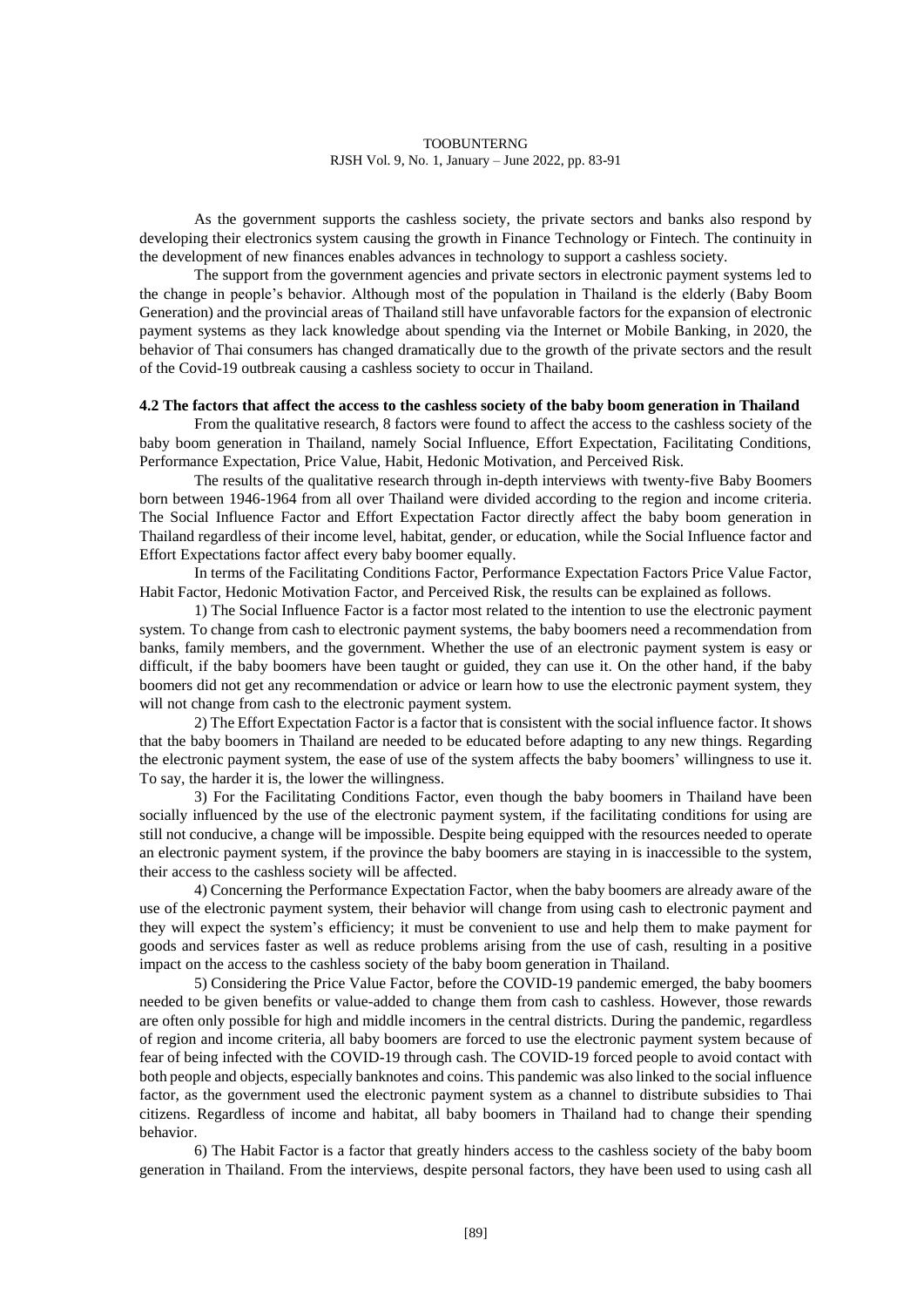their lives, which was the reason why the baby boomers did not interest in using the electronic payment system. Once the baby boomers start to use the electronic payment system, it will become their habit and the habit factor will enable the baby boomers in Thailand to access a cashless society.

7) The Hedonic Motivation Factor is another factor that greatly hinders access to the cashless society of the baby boom generation in Thailand. Most interviewees do not prefer an electronic payment system but they have to change because they are forced to in order to be able to receive subsidies from the government.

8) The Perceived Risk Factor is one of the factors that influence the baby boomers' behavioral intention to use the electronic payment system. The interviews showed that the intention to use online banking is adversely affected mainly by the security or privacy risk. Trust and perceived risk were shown to be direct precursors of intent to use, and trust acted as an indirect precursor.

# **4.3 The policies for accessing the cashless society of the baby boom generation in Thailand**

For the baby boom generation in Thailand to access a cashless society, support from the government, private sector, and people are needed. Social Influence factors also have a significant impact on the behavioral intention of baby boomers in Thailand. To create such a social influence factor, the government and private sector need to have a policy that supports a cashless society.

Pao Tang, the government's E-Payment project, has approximately 40 million users; most of them are using this Pao Tang because they want to receive welfare benefits from the government. 14.6million users are in the government's welfare-card holder program, 7.3 million users joined the "We Travel Together" project, 10 million users joined the "Chim-Shop-Chai" project, and 15 million users are in the "Khon La Khrueng (Half-Half)" project, with 7 million transactions per day resulting in 1 billion baht for public spending (Bangkok Biz News, 2021).

However, a lot of baby boomers in Thailand still do not have access to smartphones or the internet, making them inaccessible to the government's cashless welfare support during the COVID-19 outbreak. It also shows that Thailand still cannot achieve a hundred percent cashless society. However, what is important is to change slowly but sustainably, therefore, the Thai government has attempted to increase more approaches to access the cashless subsidy, one of which is to set up several offline registration sites. The baby boomers or other citizens who do not have access to smartphones or the internet can use their smart identification card to sign up through the electronic data capture (EDC) system at branches and service points of Krungthai Bank. The subsidy can also be spent through their identification card at stores and restaurants participating in the government's campaign. This approach can fix Facilitating Conditions factor and help the baby boomers to get used to a cashless behavior, creating a habit factor that will be beneficial to the transition to a completely cashless society.

Besides the direct plan to help the nation be accessible to a cashless society, the Thai government also issues the indirect plan, which was developed through Digital Economy Promotion Agency, or depa, by focusing on making a public relation to educate the baby boom generation with the belief that anyone can learn if they have someone to teach and guide. Public relations and education are some of the social influence factors that have a huge impact on the baby boom generation in Thailand.

"The basis of the economy is a community and most of the people in the community are the baby boom generation. And that baby boom group is a group of Thai people who do not have access to a cashless society. Digital Economy Promotion Agency sees that what needs to be done is to upskill the baby boom generation in Thailand". Those are the opinions from the vice president of the Digital Economy Promotion Agency (Director of Digital Investment and Industry Promotion Department) (In-depth Interview, 11 June 2021)

It can be seen that the government of Thailand has made a huge contribution to the cashless society since almost every government agency pays attention to the electronic payment system. Nonetheless, the government alone cannot accomplish this, the government also needs to rely on the private sector to develop an electronic payment system that all Thai citizens, regardless of age, can use it. The government must promote social influence factors that have a huge impact on the baby boom generation and at the same time, the private sector should support the facilitating conditions factor and performance expectation factor that will lead the baby boom generation in Thailand to get effort expectation factor. The price value factor will affect the change in spending methods, resulting in the habit factor.